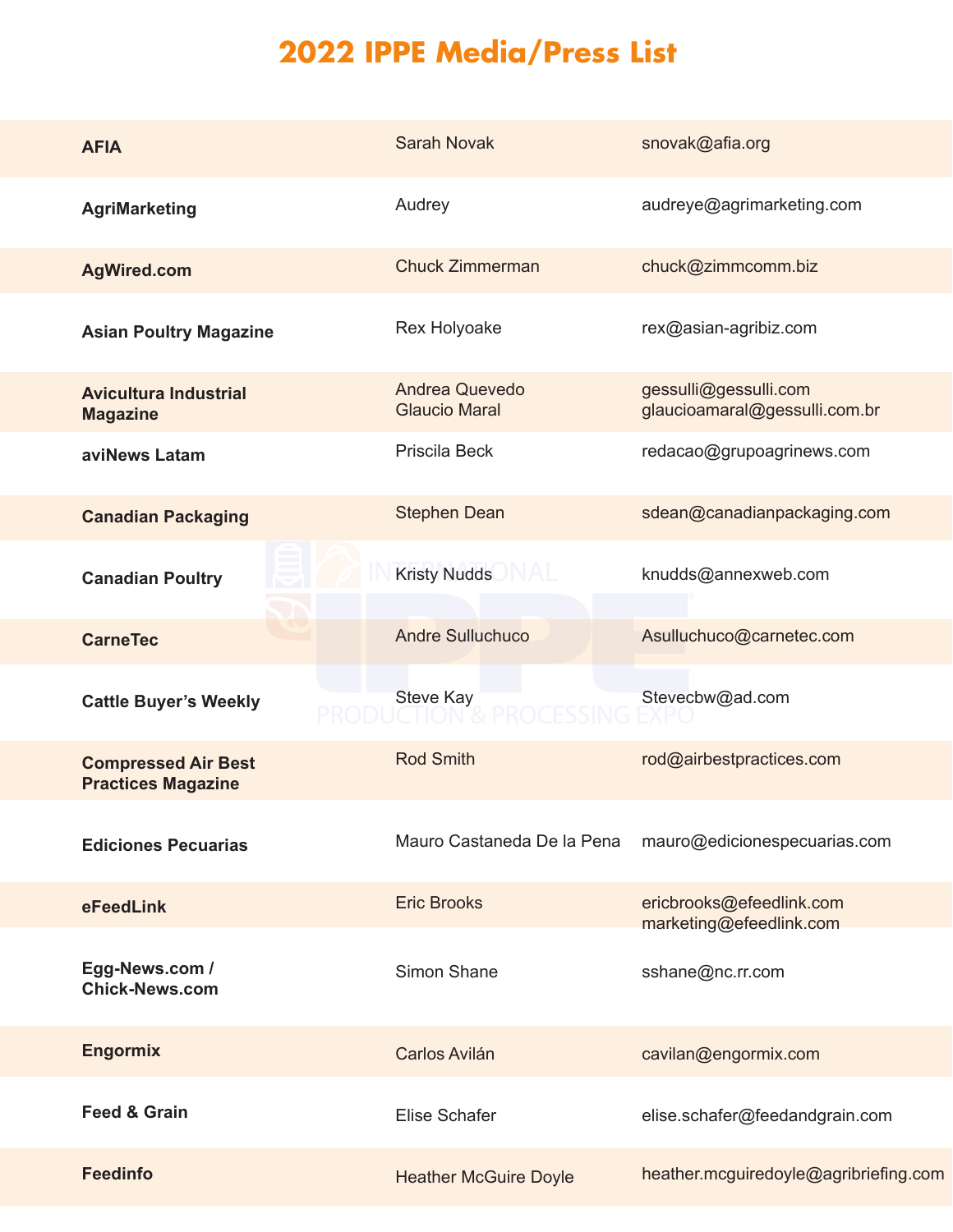## **2022 IPPE Media/Press List**

| FeedNavigator.com                                                      | Jane Byrne                                                                                 | jane.bryne@wrbm.com                                                                                           |
|------------------------------------------------------------------------|--------------------------------------------------------------------------------------------|---------------------------------------------------------------------------------------------------------------|
| <b>Feedstuffs</b>                                                      | <b>Sarah Muirhead</b><br><b>Tim Lundeen</b>                                                | smuirhead@feedstuffs.com<br>tlundeen@feedstuffs.com                                                           |
| <b>Fleischwirtschaft International</b>                                 | <b>Christine Contzen</b>                                                                   | Christine.contzen@dfv.de                                                                                      |
| <b>Food Engineering</b>                                                | <b>Rose Shilling</b>                                                                       | Shillingr@bnpmedia.com                                                                                        |
| <b>Food Processing</b>                                                 | Pan Demetrakakes                                                                           | pdemetrakakes@putman.net                                                                                      |
| <b>Food Quality &amp; Safety</b>                                       | <b>Bob Zander</b>                                                                          | bzander@wiley.com                                                                                             |
| <b>Grain Journal / Grainnet.com</b>                                    | <b>Mark Avery</b><br>Ed Zdrojewski<br>Myke Feinman                                         | mark@grainnet.com<br>ed@grainnet.com<br>myke@grainnet.com                                                     |
| <b>International Freight Transport Inc.</b>                            | <b>Jerry Bowman</b>                                                                        | jmbowman@ift.com                                                                                              |
| Int'l Hatchery Practice / Int'l Pig Topics<br><b>Int'l Meat Topics</b> | <b>Nigel Horrox</b>                                                                        | neh@positiveaction.co.uk                                                                                      |
| <b>Meat &amp; Poultry</b>                                              | <b>Kimberlie Clyma</b><br><b>Bryan Salvage</b><br><b>Arvin Donley</b><br><b>Joel Crews</b> | kclyma@sosland.com<br>bsalvage@sosland.com<br>adonley@sosland.com<br>jcrews@sosland.com                       |
| <b>Meatingplace</b>                                                    | Julie Larson<br><b>Mark Lefens</b><br>Lisa Keefe<br>Tom Johnston                           | jbricher@meatinplace.com<br>mlefens@meatingplace.com<br>Ikeefe@meatingplace.com<br>tjohnston@meatingplace.com |
| <b>MEATINGPoint</b>                                                    | <b>Aylin Nedzhib</b>                                                                       | marketing@meatingpoint-mag.com                                                                                |
| <b>Milling and Grain</b>                                               | <b>Darren Parris</b>                                                                       | darrenp@perendale.co.uk                                                                                       |
| <b>National Provisioner /</b><br><b>Independent Processor</b>          | <b>Chris Luke</b><br><b>Andy Hanacek</b>                                                   | lukec@bnpmedia.com<br>hanaceka@bnpmedia.com                                                                   |
| <b>Poultry Health Today</b>                                            | Joseph Feeks                                                                               | feeks@pht-media.com                                                                                           |